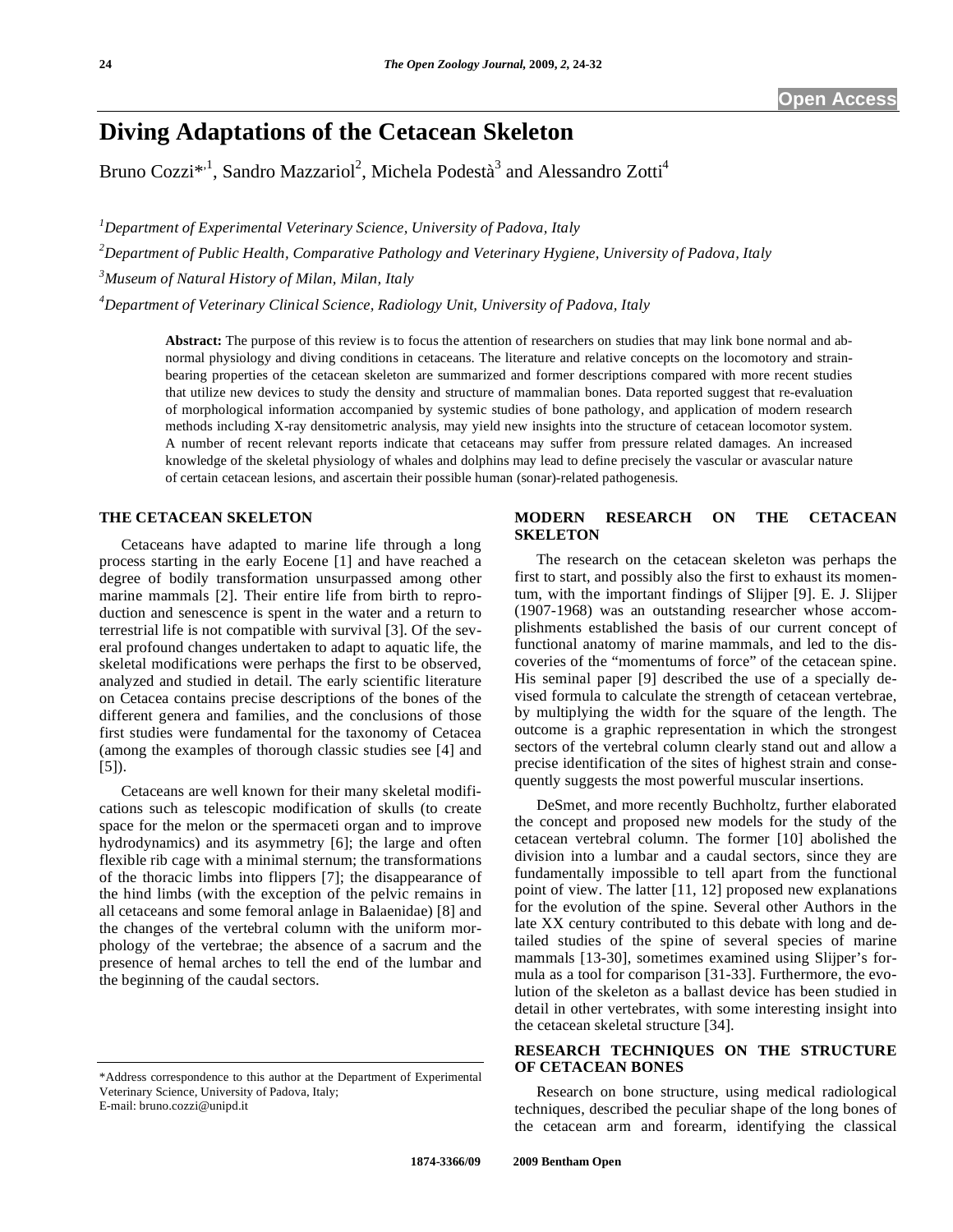"hourglass" architecture [35-37]. The absence of a medullar cavity has been extensively discussed and a general consensus was reached with the argument that such a disposition strengthens the resistance of the flipper during fast swimming when the limb is used to steer the animal in motion [38]. The use of modern radiological techniques in cetacean research, derived from the growing availability of the necessary equipment in human and animal hospitals, has lead to further developments. A number of publications in the late eighties and onwards applied X-ray techniques to the study of bone development, with special attention dedicated to the stages of maturation of the bones of the carpus and hand in the flipper [39-51]. Similarly to what already known in humans, ossification of the physeal cartilaginous structures in the wrist follows a precise temporal schedule, which can be thus used for age determination.

 A further technological step was accomplished when bone densitometry was recently substituted to conventional X-ray techniques to study age determination in striped and bottlenose dolphins [48, 50]. Deposition of mineral salts was used to devise a temporal sequence in ageing steps, calibrated with results obtained by studying dentine layers in the teeth.

 Dual-Energy X-Ray Absorptiometry (DXA) is presently considered the method of choice with which to evaluate bone mineral content (BMC) and bone mineral density (BMD) in human beings, because it allows rapid, non invasive and precise measurements of these parameters in almost any part of the skeleton [52-59]. During a scan, the X-ray source and the detector move together over the subject with the detector measuring the amount of X-rays that pass through the subject. X-rays of two energy levels are attenuated by bone and soft tissue differently. Therefore, the type and amount of tissue scanned can be distinguished using DXA. Specific algorithms in the system software are used to calculate the quantity of bone. However, since DXA converts a threedimensional structure in a two-dimensional image, BMD is measured in an area rather than in a volume and expressed as grams of bone mineral/cm<sup>2</sup> rather than  $cm<sup>3</sup>$ . Using human protocols adapted according to the size of the scanned subjects, DXA has also been increasingly applied to the study of BMD in both small and large animals [60-65], including cetaceans [48, 50].

 Further investigations involving the cetacean skeleton were performed when computed tomography and magnetic resonance were employed to study the head of dead or live dolphins or whales [66]. These powerful technologies were used to gain information on soft tissues located deeply in the body, and specifically mostly aimed at brain anatomy. However bone structures were represented in faithful topographical relationships with the other organs.

## **PHYSIOLOGICAL ADAPTATIONS TO DIVING**

 As we stated above, investigations on the nature of the cetacean skeleton were left aside quite a few years ago, except for those analyses that were mandatory to discriminate between well known and potentially new species. Technical progress in cetacean research, facilitated by the use of adhesive tags, opened new research frontiers (for review see [67]). Data on the length and depth of dives, obtained in a number of species [68-73], together with new physiological

insights derived from studies on the blood or from comparative research on cetacean or pinniped diving habits, prompted a whole new series of questions and conclusions (for and update see [74, 75]).

 Ground-breaking investigations performed in the very last years allowed the applications of gas consumption equations to cetacean diving profiles. Thus the theoretical possibility of bubble formation in the blood was finally considered as an unknown factor for a number of cetacean species, and especially for beaked and sperm whales. The question we now pose is whether the study of the cetacean skeleton, still the easiest body part to obtain from these mammals, may yield hitherto unknown and relevant information on the diving habits and dive-related pathologies of cetaceans. To this effect, we will quickly review the available data described in the literature and examine future perspectives to be potentially developed with the use of updated medical technologies.

## **BONE DENSITY IN RELATION TO DIVING**

Descriptive analyses of the cetacean skeleton available in the literature report exhaustive data on the morphology of bones in the different cetacean families. The transformation of the skeleton to adapt for marine life and locomotion in the liquid environment is therefore apparently well known, and most if not all the problems are apparently solved. But is that really so? A series of recent studies on the nature of cetacean bones, and especially the skull [76, 77] may yield some novel concept and reveal a deeper, more subtle level of adaptation to life in the water.

 It is well known that some cetacean bones have a different density than the corresponding bones of terrestrial mammals (for review on the evolution of bone density see [78]). Tympanic bullae, for example, or parts of the rostrum in some beaked whales, have been considered particularly heavy. At least one species, the Blainville's beaked whale *Mesoplodon densirostris* (Blainville, 1817) derives its name from its heavy, dense rostrum [79, 80]. However, most of the data on bone density were obtained by the application of the Archimedes's principle (passive water displacement), an experimental procedure that gives only general information referred to the whole bone immersed, but can not detail how the calcium salts are distributed within the osseous structure. Our hypothesis is that a closer, updated approach to the study of bone structure may be useful to progress along this line of research. An example may be obtained from a densitometric analysis of the tympanic bullae. If we compare the bullae of a terrestrial and a marine mammal, we may come across some unexpected findings.

#### **New Data on the Tympanic Bulla**

 We evaluated the bone density of the skull of newborn bovine calves, and the values we obtained for the tympanic bulla varied between  $0,307$  to  $0,444$  g/cm<sup>2</sup>. The variation may be due to individual differences, breed or partly even to the quantity of adjacent bony structures that might be included in the scan, i.e. the heavy petrosal part of the temporal bone. This is quite logic since the whole skull is still growing with evident fontanels where sutures are still open. Nevertheless, when we had the chance to evaluate the skull of a 5.8m long newborn fin whale *Balaenoptera physalus*,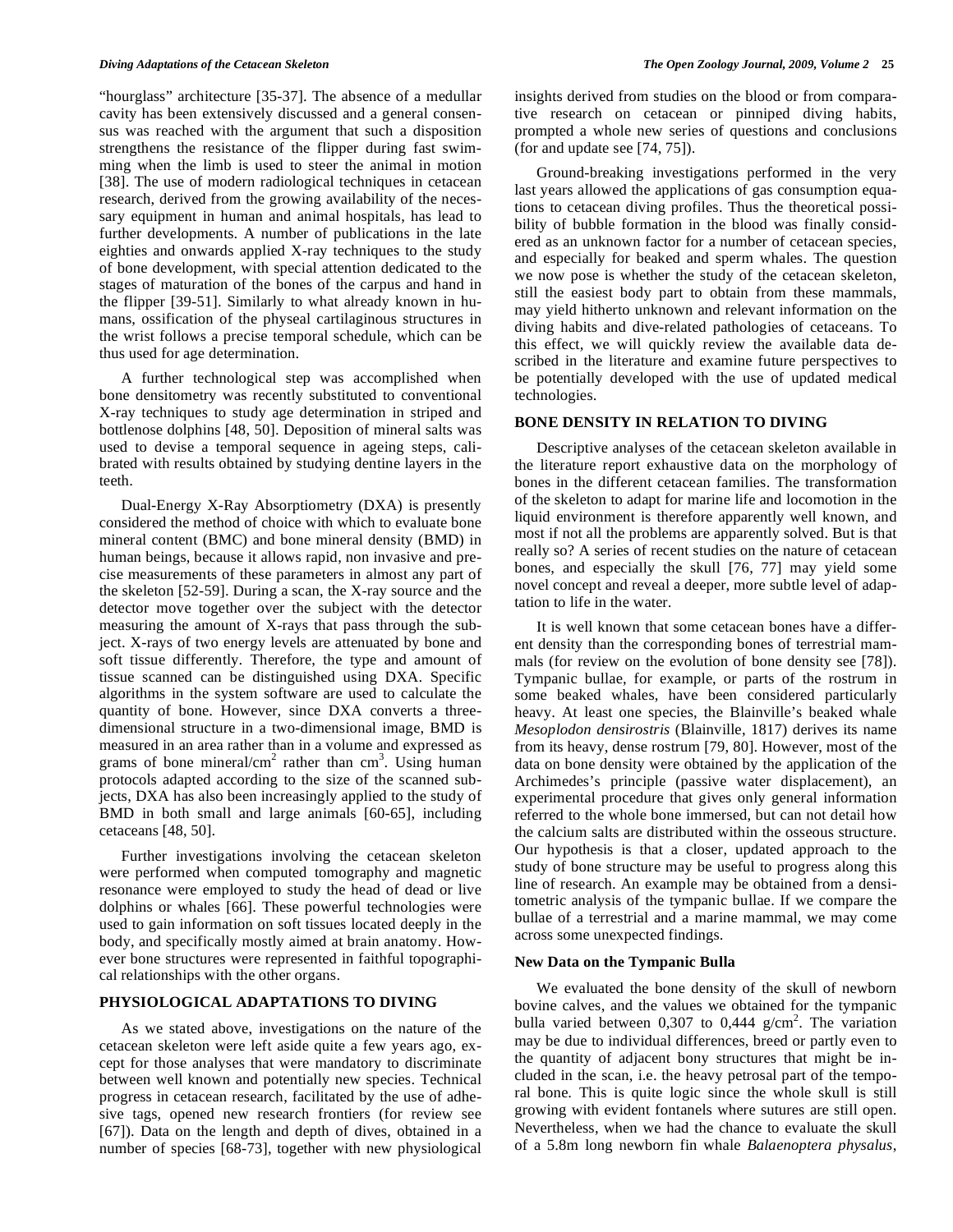we found it extremely light, and the whole structure could be lifted with one hand with the exception of the tympanic bulla, whose bone density varied from 2,814 (left) to 2,847  $g/cm<sup>2</sup>$  (right) (Fig. 1), completely out of proportion in respect to the rest of the head. A first tentative conclusion from this example may be that there is a differential rate of growth in the skull of fin whales. On one hand incomplete fusion of the neurocranium repeats the same physiological steps one may expect in terrestrial species. However in cetaceans some specific features may have to develop at a faster rate at fetal stage and reach a high degree of maturity by the time of birth. The reasons for the premature heavy deposition of calcium salts in the tympanic bullae could be possibly related to the immediate need of the newborn animal to fully receive and translate acoustic signals from the surrounding environment, an absolute necessity for orientation in the water. A less dense tympanic bulla would probably simply not be able to function in a medium in which acoustic transmission travels faster than in the air.

 But it is not simply the tympanic bulla of cetacean that is heavier than that of a terrestrial relative. The heaviest terrestrial specific (or single) bone structure presently known is that of the equine metacarpus of an adult of brachimorphic breed, but its density is not even comparable to that of the newborn fin whale bulla  $(1.85 \text{ g/cm}^2 \text{ vs. } 2.8 \text{ g/cm}^2 \text{, respectively.}$ tively). It is important to specify that the most important *inter-* and *intra-*specific factor affecting bone density in terrestrial animals is the body weight [81, 82] that is almost always directly related to age. Moreover, the heaviest part of the mammalian skeleton, using Archimedes's principle, has been hitherto considered the rostrum of the *Mesoplodon densirostris*, with values reported in the literature of approximately 2.612 to 2.686  $g/cm<sup>3</sup>$ . We note again here that DXA values are expressed as  $g/cm^2$  as we explained before, while conventional measurements of density are expressed as  $g/cm<sup>3</sup>$ . Comparisons are meaningful only if using the same scale of reference.

## **STRESS-STRAIN RELATIONSHIP AND RELATED PATHOLOGY IN THE VERTEBRAL COLUMN**

 A careful re-examination of the vast amount of relevant references suggests that the application of Slijper's formula may be discussed at the light of the new acquisitions on cetacean diving physiology. As now well known, the heaviest strain in the vertebral column of cetaceans relies on the last lumbar/first caudal vertebrae, with some important differences related to specific anatomical features of the different whale and dolphin families and species. A direct relationship between increased strain and regional blood flow has not been proven for the spine of these species. However, the huge perispinal venous plexus, typical of cetaceans, contains an extensive percentage of the total blood volume. Vertebral vascularization is strongly connected with spinal vascular supply. Several skeletal specimens, present in numerous zoological collections, show that adult (or perhaps old) cetaceans of different species suffer from specific pathological changes in the vertebral sector corresponding to the last lumbar (L7-11) and first caudal elements (Ca 1-4).

 Vertebral bony lesions have been diagnosed in many studies [83-88], reporting different pathological changes including spondylitis [89], spondylosis deformans [90, 91], osteomyelitis [92, 93], discospondylitis, and ankilosing spondylarthrosis [94]. In humans and in other mammals (both bipeds and tetrapods), most of these pathological changes are strongly related to the anatomical and physiological conditions of ligament insertions, and, furthermore, traumatic injuries are localized in areas of relatively high mobility. Bone pathologies of the spine are frequently associated to general ailments of the subjects including aging, diabetes, and nutritional imbalances [95, 96], classified as spondylartropathies, and often characterized by hyperostosis, exuberant and slow ossification of perivertebral connective tissues, and bone overgrowth due to an initial degenerative change in the ventral *annulus fibrosus*. The forming spurs or intervertebral bridges, called osteophytes or spondylophytes, are generally placed at the ventral margin of the interverte-



**Fig. (1).** Tympanic bulla of a 5.8m long newborn fin whale *Balaenoptera physalus*. Left, image of the bulla; right, DXA measurement of the same specimen.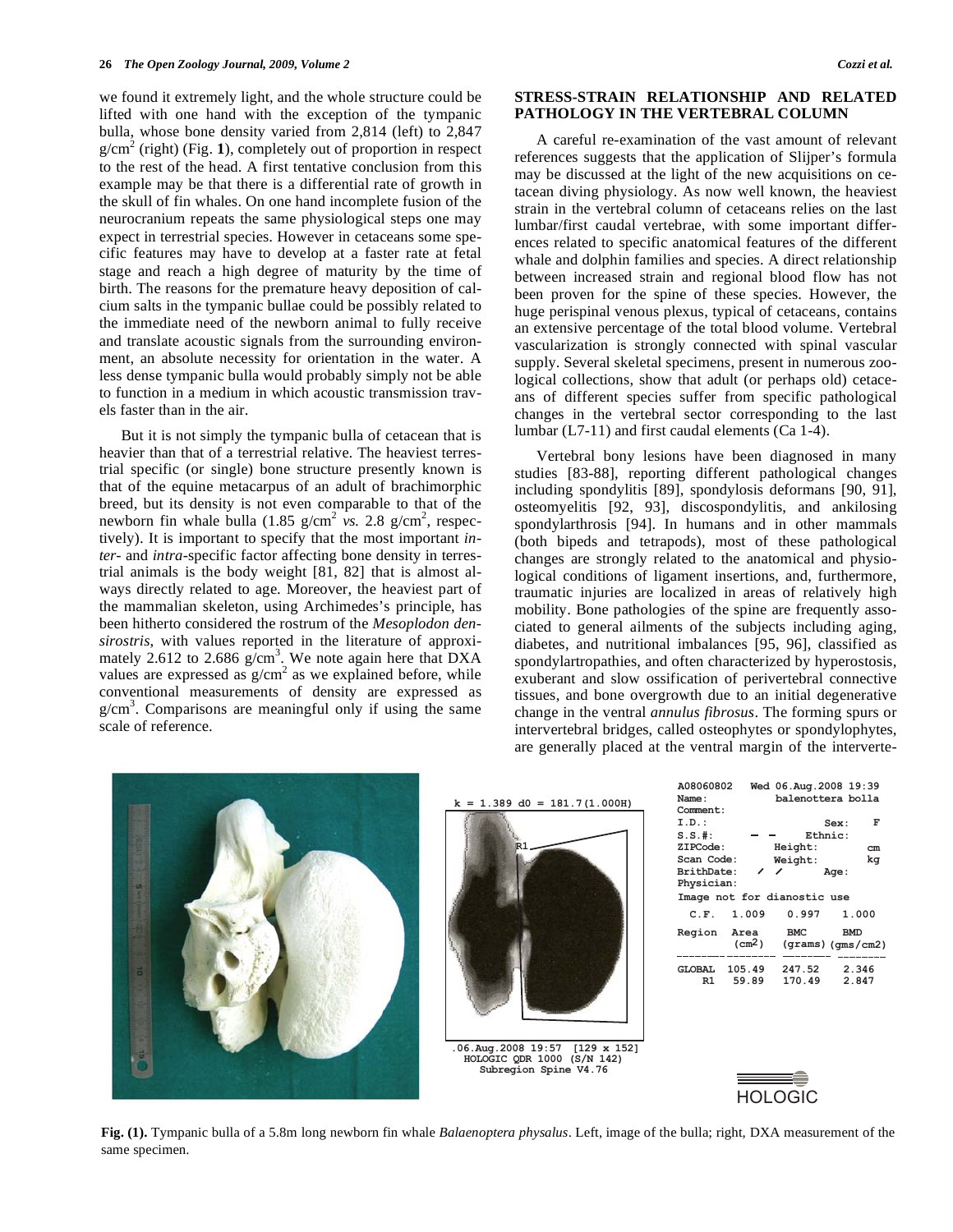bral disk. Sometimes these abnormal bony depositions are associated to other pathological changes, such as chronic, non-suppurative inflammatory reactions involving intervertebral disk tissues, vertebral periostium, ligaments, tendons and enthesis; fibrin deposition and swelling; ossification of intervertebral disk and fusion of the vertebral bodies; and, finally and obviously, trauma-induced bone remodelling processes [94, 97].

 Vertebral bone changes in cetaceans may lead to impairments of muscular functionality and pain. In fact, since the spine is the cetacean locomotor organ, with its vertical movements of the tail and flukes, ankylosysis not only causes a decrease in spinal mobility, but also creates vulnerability as a result of a rigid vertebral column that cannot bend or rotate on impact to absorb traumatic stress. The complications of likely spinal pain and vertebral fusion are thus particularly serious for any organism that must swim without an opportunity to rest to allow bone pathology to heal, in contrast to terrestrial mammals [94].

 No definite conclusion can be derived by these simple observations. However, systematic methodological studies may quantify the number of skeletons suffering from a definite pathology and establish the percentage of adult animals hit by the phenomenon. As an example, we note here that two out of two skeletons of false killer whales *Pseudorca crassidens* maintained in Italian Museums of Natural History do suffer from heavy spondylartropathy of the vertebral column in the last lumbar/first caudal section we just described, corresponding to the part sustaining the heaviest load and strain in locomotor efforts (Fig. **2**). Similar pathologies of the spine have already been described in this species [98- 100], the specific hydrodynamics of which have been investigated in great detail [101, 102]. Whether animals suffering from pathology of the spine are more likely to end up in a Museum because of their relative fragility is a question still unsolved.

## **POSSIBLE RELATIONSHIP BETWEEN BONE DAM-AGE AND DIVE RELATED PATHOLOGIES**

 A number of recently published studies reported that bone damages occurred in deep diving cetaceans (especially in the record holding diving species, the sperm whale *Physeter macrocephalus*) are (or could be) related to barotraumas [103]. Such lesions could be a consequence of decompression sickness (DCS). The concept of barotraumas in marine mammals contradicts the supposed "immunity" of marine mammals to DCS: in fact, most odontocetes are known to have a number of behavioural, physiological, and anatomical features considered adaptive for avoiding this pathological condition [104]. In particular, a paper related to sperm whales [103] described bony lesions to vertebral bodies, chevron bones and flippers suggesting a repeated aseptic avascular osteonecrosis, resulting from the temporary or permanent loss of the blood supply to the bones, perhaps induced by compression, non-fatal gas-emboli or by changes in the coagulation cascade.

 An alteration in blood flow may determine ischemic necrosis of the bones, forming microscopic cysts and causing



**Fig. (2). a**: Skeleton of a false killer whale (*Pseudorca crassidens*) maintained at the Museum of Natural History of Milan (Italy). **b**, **c**, **d**: spondilopathologies of the same specimen; **e**: Sljiper's formula representing momentums of force of the spine of false killer whale (*Pseudorca crassidens*); bh2 = width (**b**) multiplied for the square of the length (**h**); boxed square: vertebrae damaged during necropsy but not pathological; asterisk: pathological vertebrae. **f**, **g**, **h**: pathological or fused vertebrae of a false killer whale (*Pseudorca crassidens*) maintained at the "G. Doria" Museum of Natural History of Genova (Italy). **c**: courtesy of Prof. Mauro Di Giancamillo, Department of Veterinary Clinical Sciences of the University of Milan (Italy); **f-h**: courtesy of Dr. Roberto Poggi, "G. Doria" Museum of Natural History of Genova (Italy).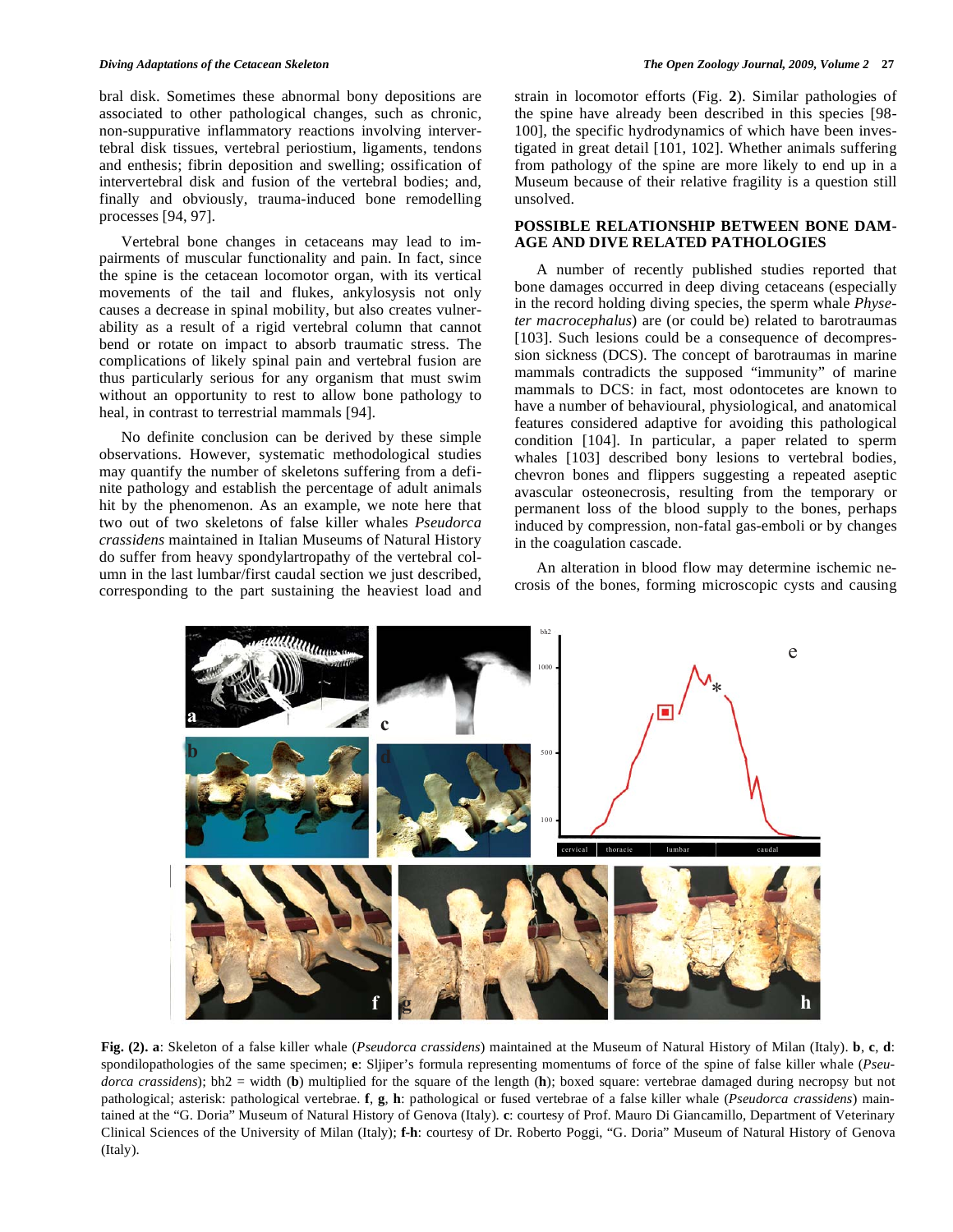the bone to collapse. If the process involves bone areas near a joint, it often leads to a collapse of the joint surface. Progressive and erosive remodelling processes of the bone tissue seem to be the natural consequences of this variety of pathological change, defined "dysbaric", and induce periostial overgrowth and the formation of spurs close to articular surfaces. The exact pathogenesis of these lesions related to decompression problems are not yet fully understood: gas bubbles arising from supersaturated tissues, fat emboli coming from damaged bone marrow tissues and intravascular coagulation are the main hypotheses.

#### **Gas Bubble Formation**

 In cetaceans, supersaturated soft tissues have been proposed as possible main sources of gas bubbles responsible of possible vascular damages in bone tissues. When a breathholding human diver or a marine mammal remains at depth for an extended period of time, the dissolved gas concentration within its body fluids can significantly increase from the sea-level value of 100% to a higher equilibrium value. Using dive profiles of dolphins and whales and some simple gas diffusion laws to calculate the expected "intramuscular nitrogen tension", levels approaching 300% saturation are reported. The supersaturation of soft tissues is a predisposing condition for microscopic bubbles nuclei formation with their subsequent growth to macroscopic size. Nucleation could be caused by sudden behavioural changes when cetaceans are subjected to high-intensity acoustic pulses. Rapid surfacing from a deep dive may lead to DCS for the alteration of the decompressive diving profile.

 In addition, analogously to humans, abnormal extended activity resulting from sonar disturbance may induce decompression sickness in marine mammals [105, 106]. The first reports of the possible correlation between strandings with DCS symptoms and anthropogenic sonar signals were published recently [107-109] and described a condition similar to DCS, called fat and gas embolic syndrome. Fat emboli in lung vessels associated with gas bubbles and related cavityinduced lesions were found in beaked whales and other deep-diving cetaceans stranded in the Canary Islands and along the British coasts. It was hypothesized that those pathological findings where caused by changes in diving behavior of Ziphiids trying to avoid sonar exposure and thus making themselves susceptible to an increased risk of DCS [110]. The direct influence of acoustic fields was also suggested as a possible motive for the formation and growth of bubbles in supersaturated soft tissues by rectified diffusion. If a sound pulse of moderate amplitude impinges on a diver or a marine mammal at depth, then the pressure fluctuates about the at-depth ambient pressure and any pre-existing bubble will be driven into radial oscillation [111].

#### **Breath-Holding Dives and Decompression Sickness in Marine Mammals and Humans**

 Proposing hypotheses on the possible pathogenesis of pathological changes related to breath-hold dives and due to sonar activities in cetaceans is easier for most of the soft tissues, generally considered "fast" tissues in gas exchanges with blood (for recent models of bubble formation in marine mammals, see [106, 112]). On the other hand, the so-called "slow" tissues, including bone, are the last to be saturated during SCUBA (Self Contained Underwater Breathing Apparatus, a shortening generally used to indicate tank diving) diving and therefore generally considered risk-free in human breath-holding dives. In a breath-hold dive, theoretical calculations set the human limit (for a 70 kg individual with a total lung capacity of 5.5 L and a  $PA<sub>02</sub>$  of 16.0 kPa=120 mmHg) to a maximum of 1996 ml of oxygen store, divided among 820 ml of lung store, 880 ml in the blood, 240 ml of myoglobin store and 56 ml in solution in tissues [113]. These stores correspond, according to the reference, to an approximate duration of 6.5 minutes of breath-holding activities with a mean consumption of  $300$ mlO<sub>2</sub>/min.

 Although it is widely known that human record breathholding dives may last much longer if the diver is immersed in water but stands still, we may consider that even a hypothetical duration of the dive longer than 6.5 minutes should obviously not prompt the condition for bone gas saturation. Even considering the increased alveolar pressure reached during human dives (607.8 kPa= 4560 mmHg at a depth of 50 msw maintaining the parameters described above), risks for "slow" tissue involvement are very low or non-existing. In fact, most of the possible risks involved in human breathhold activities are linked to increased arterial pressure (especially in the thorax) and to the incidence of arrhythmias during the first minute of activity, a series of events worsened by relatively cold water (25 °C). We know that, due to several physiological factors, including extreme bradycardia [114], the balance between modified cardiac output and vasoconstriction is well achieved in diving mammals, in which arterial pressure does not peak during the dive: nevertheless the basic laws of gas physics remain valid. Possible incidence of decompression sickness in human breath-hold divers is in fact due to the eventual passage of air into the arterial system as a consequence of increased alveolar nitrogen pressure during descent to great depths and its reverse expansion during ascent.

 Even if barotraumas and arterial gas embolism are reported in human breath-hold divers [115], the low volume of air in the human lungs and the relative shortness of the dive make it impossible to involve "slow" tissues in breath-hold decompression sickness. A series of pioneer experiments performed in the seventies [116] demonstrated that the lungs of bottlenose dolphins collapse at 70 msw, thus limiting the possibilities of nitrogen uptake (see also [67]). The peculiar structure and behavior of the cetacean trachea also contributes to resist the environment pressure without damages [117, 118]. Interestingly, the detailed literature relative to human breath-hold related pathologies indicate that possible dysbaric problems are increased if a) the surface interval between a series of repetitive dives is short; and b) descent and ascent are aided by electrically operated vehicles, and thus fast. Both conditions should be adequately compared to dive profiles of several beaked whales: diving times of these mammals are much longer than those of human beings and thus the diffusion of nitrogen into blood and tissues possibly higher.

 It is also necessary to consider the rate between ascend and descend times as another important variable: deepdiving cetaceans usually show a slower ascent speed or, at least the same speed as in the descent, to allow nitrogen dissolved in blood and tissues to pass into alveolar air. If this rate changes and ascension is much faster, part of the nitro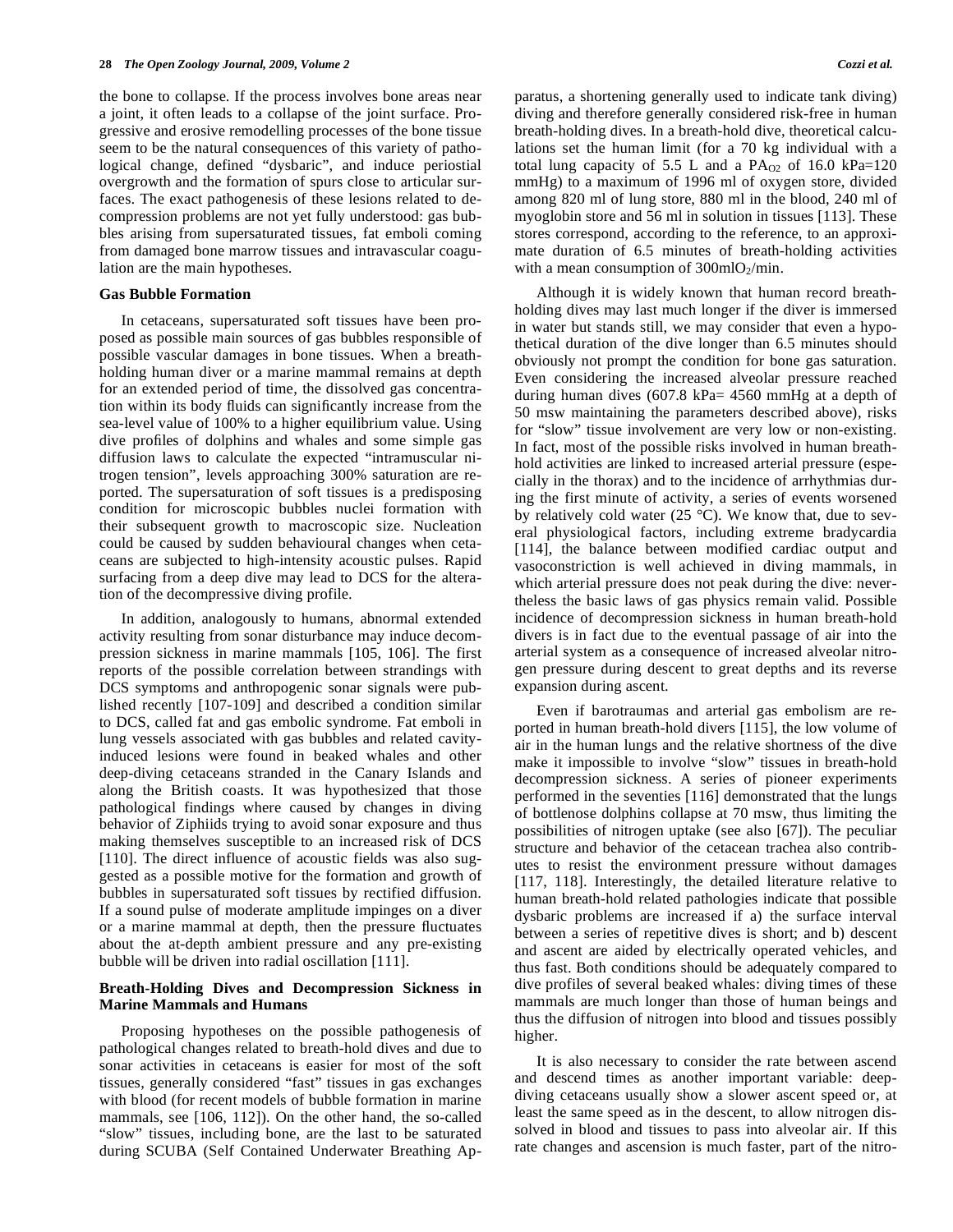gen dissolved is not able to return to air, thus predisposing for tissue supersaturation. Furthermore, it now appears evident that some repetitive shallow dive profiles may be dangerous for deep-diving species [110].

 Another interesting observation, somewhat lost in the older medical literature, is that, in humans, blood drawn immediately after a breath-holding dive to 27 msw followed by a rapid ascent contains foam, a condition that disappears when venipuncture is performed 10 seconds after reaching the surface [119]. Taking examples and calculations drawn from the human medical literature and applying them to cetacean diving physiology is of course risky and faulty. However, no mammals has been so extensively studied as humans, and so speculation may be attempted for tentative discussion and explanation of cetacean pathologies. If SCUBA breathing saturates "slow" tissues (including bone marrow) with a 3 to 8 hour half-life, can we suppose that an intrathoracic or alveolar pressure capable of inducing a similar condition may take place during a 60 min dive below 1,400msw in a beaked or sperm whale? In fact the biological effects of pressure are well known at the molecular and cellular level [120], but no direct effect can be reported on the skeleton.

 To date, the mechanism that leads to the formation of bubbles in the bone marrow of SCUBA divers is not fully understood, and presently tentatively related to a rise in marrow cavitary pressure, a prelude to dysbaric osteonecrosis. According to this hypothesis, an increase in pressure in marrow adipocytes breaks and releases tissue fragments that may obstruct atrial vessels [121]. A necessary condition for this pathology to initiate is an increase in marrow pressure without an adequate decompression time. If we apply the theory to cetaceans, we are once more faced with the difficulty of explaining a potentially dangerous local pressure rise. The presence of slow blood flow and large local venous compartments with relatively small outlets may increase the chances of dysbaric osteonecrosis. We may consider that the cetacean spinal chord is surrounded by an imposing network of veins, and that may constitute a predisposing factor. The debate whether a true dysbaric osteonecrosis is present in cetaceans (for doubts see [122, 123]), and whether the nature of the pathology could be avascular, is quite recent and the question is far from being solved. We may note here that, whatever future data may prove true, damages of the cetacean skeleton do indicate a suffering specifically related to their peculiar environment.

#### **CONCLUSIONS**

 The findings in this brief review suggest that the systemic study of bone pathology, and the application of modern methods including DXA scans, may yield new insights into the structure of cetacean locomotor system and even help us to understand how these mammals stand the tremendous pressure they encounter during the dive. It is also possible that an increased knowledge of the skeletal physiology of whales and dolphins may lead us to define the vascular or avascular nature of some fascinating lesions of these mammals, and ascertain their possible human (sonar)-related pathogenesis.

### **ACKNOWLEDGEMENTS**

 We wish to thank Prof. Mauro Di Giancamillo, of the Department of Veterinary Clinical Sciences of the University of Milan (Italy), and Dr. Roberto Poggi, Director of the "G. Doria" Museum of Natural History of Genova (Italy), for kindly allowing us to use their images of pathological spines. We also wish to thank Dr. Giuseppe Notarbartolo di Sciara and Dr. Simone Panigada of Tethys Research Institute, and CMAS Instr. Danilo Dassi for their useful suggestions on the manuscript.

#### **REFERENCES**

- [1] Uhen MD. Evolution of marine mammals: back to the sea after 300 million years. Anat Rec 2007; 290: 514-22.
- [2] Reidenberg JS. Anatomical adaptations of aquatic mammals. Anat Rec 2007; 290: 507-13.
- [3] Berta A, Sumich JL. In: Berta A, Sumich JL, Ed. Marine Mammals: Evolutionary Biology. San Diego: Academic Press 1999; pp. 173-222.
- [4] Flower WH. On the osteology of the cachalot or spem whale (*Physeter macrocephalus*). Trans Zool Soc Lond 1869; 6: 309-372, 55- 61.
- [5] Beneden MPJ van, Gervais P. Ostéographie des Cétacés vivants et fossiles. Berthrand, Paris; Atlas, 64 tavv. (1868-1879); texte: VIII+634 (1880). 1868-1880.
- [6] McLeod CD, Reidenberg J, Weller M, *et al*. Breaking symmetry: the marine environment, prey size, and the evolution of asymmetry in cetacean skulls. Anat Rec 2007; 290(6): 539-45.
- [7] Cooper LN, Berta A, Dawson SD, Reidenberg JS. Evolution of hyperphalangy and digit reduction in the cetacean manus. Anat Rec 2007; 290: 654-72.
- [8] Thewissen JGM, Cohn MJ, Stevens LS, Bajpal S, Heyning J, Horton Wejr. Developmental basis for hind-limb loss in dolphins and origin of the cetacean bodyplan. Proc Natl Acad Sci USA 2006; 103: 8414-8.
- [9] Slijper EJ. Comparative biologic-anatomical investigations on the vertebral column and spinal musculature of mammals. Kon Ned Akad Wet Verh 1946; 42: 1-128.
- [10] De Smet WMA. In: Harrison RJ, Ed. Functional Anatomy of Marine Mammals. London: Academic Press 1977a; Vol. 3: pp. 59-80.
- [11] Buchholtz EA, Schur SA. Evolution of vertebral osteology in Delphiniidae (Cetacea). Zool J Linn Soc Lond 2004; 140: 383-401.
- [12] Buchholtz EA. Modular evolution of the cetacean vertebral column. Evol Dev 2007; 9: 278-89.
- [13] Omura H. Osteological study of the little piked whale from the coast of Japan. Sci Rep Whales Res Inst 1957; 12: 1-21.
- [14] Omura H. A systematic study of the hyoid bones in the baleen whales. Sci Rep Whales Res Inst 1964; 18: 149-70.
- [15] Omura H. A comparison of the size of vertebrae among some species of the baleen whales with special reference to whale movements. Sci Rep Whales Res Inst 1971; 23: 61-9.
- [16] Omura H. An osteological study of the Cuvier's beaked whale, *Ziphius cavirostris,* in the Northwest Pacific. Sci Rep Whales Res Inst 1972; 24: 1-34.
- [17] Omura H. Osteological study of the Minke whale from the Antarctic. Sci Rep Whales Res Inst 1975; 27: 1-36.
- [18] Paulus M. Étude sur deux Globicéphales noirs (*Globicephala melaena* Traill 1809) échoués sur les cotes des Bouches-du-Rhone et du Var (Collection du Muséum de Marseille). Bull Mus Hist Nat Mars 1960: 20: 45-52.
- [19] Paulus M. Étude ostéographique et ostéometrique sur un *Ziphius cavirostris* G. Cuvier, 1823 échoué a Marseille-Estaque en 1879. Bull Mus His Nat Mars 1962; 22: 17-48.
- [20] Paulus M. Étude ostéographique et ostéometrique sur un Pseudorque (*Pseudorca crassidens* Owen 1846), capturé au large de Portde-Bouc (Bouches-du-Rhone) en novembre 1948 (Collection du Muséum de Marseille). Bull Mus His Nat Mars 1963; 23: 29-67.
- [21] Paulus M. Étude ostéographique et ostéometrique sur duex Grampus griseus G. Cuvier 1812, èchoués au Brusc (Var) en 1887 et 1895. Bull Mus His Nat Mars 1964; 24: 81-120.
- [22] Paulus M. Les Balénoptères de la Méditerranée. Bull Mus His Nat Mars 1966; 26: 117-31.
- [23] Omura H, Nishiwaki M, Ichihara T, Kasuya T. Osteological note of a sperm whale. Sci Rep Whales Res Inst 1962; 16: 35-45.
- [24] Omura H, Ichihara T, Kasuya T. Osteology of pigmy blue whale with additional information on external and other characteristics. Sci Rep Whales Res Inst 1970; 22: 1-27.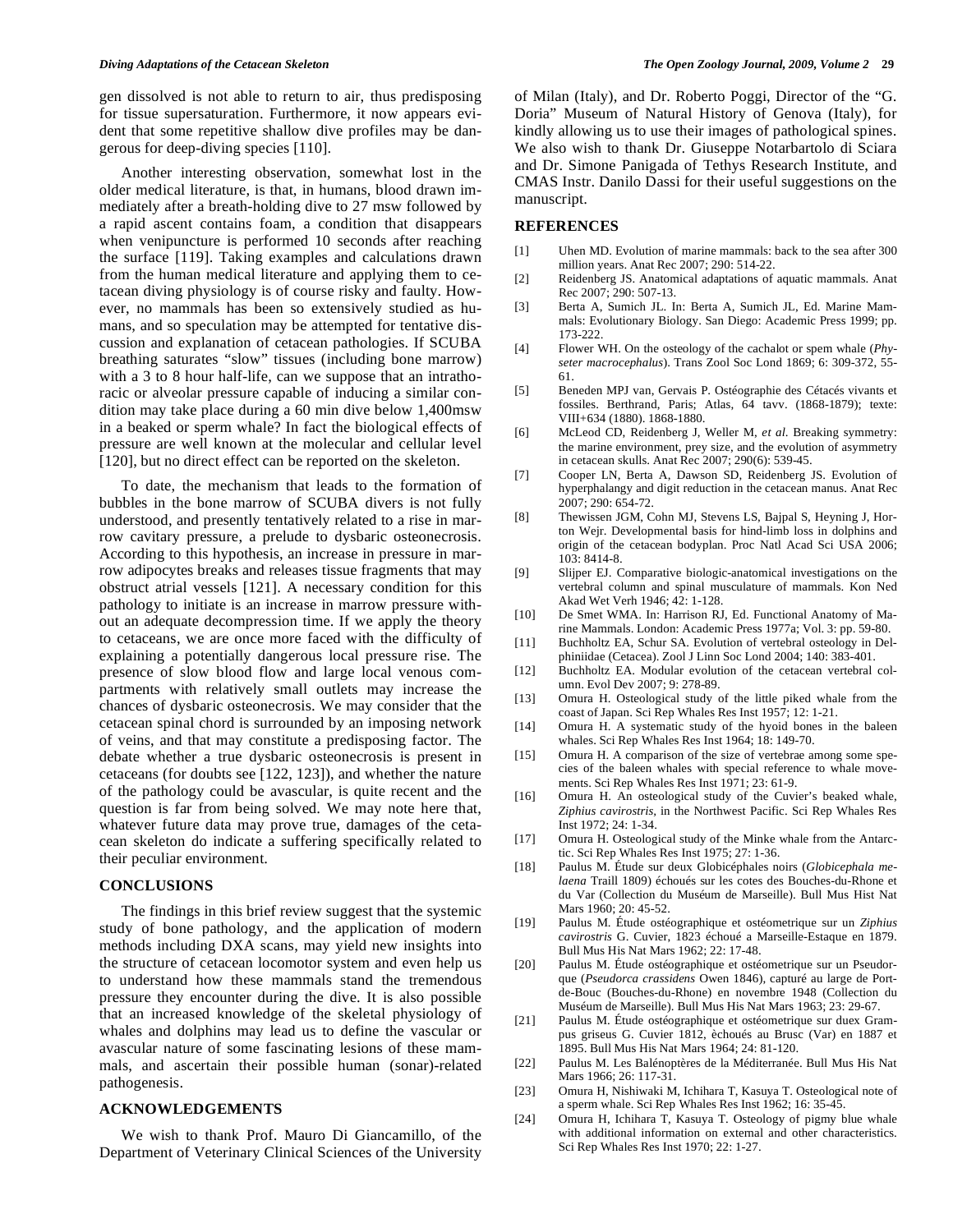#### **30** *The Open Zoology Journal, 2009, Volume 2 Cozzi et al.*

- [25] Tomilin AG. Cetacea. In: Heptner VG, Ed. Mammals of the U.S.S.R. and Adjacent Countries, Israel Program of Scientific Translations, Jerusalem: XXII + 756, Vol. IX, pp. 1967.
- [26] Nishiwaki M, Kasuya T. Osteological note of an Antarctic sei whale. Sci Rep Whales Res Inst 1971; 23: 83-9.
- [27] Ogden JA, Lee KE, Conlogue GJ, Barnett JS. Prenatal and postnatal development of the cervical portion of the spine in the shortfinned pilot whale *Globicephala macrorhyncha*. Anat Rec 1981c; 200: 83-94.
- [28] De Buffrenil V, Collet A. Données méthodologiques sur l'emploi de la méthode squelettochranologique chez le dauphin commun (*Delphinus delphis* L.). Ann Sci Nat Zool 1983; 5: 269-85.
- [29] Ito H, Miyazaki N. Skeletal development of the striped dolphin (*Stenella coeruleoalba*) in Japanese waters. J Mammal Soc Jpn 1990; 14: 79-96.
- [30] Crovetto A. Etude ostéométrique et anatomo-functionelle de la colonne vertebrale chez les grands Cétacés. Invest Cet 1991; 23: 7- 189.
- [31] Cagnolaro L. Lo scheletro di *Balaenoptera physalus* (L) esposto al Museo civico di storia naturale di Milano. Studio osteometrico (*Cetacea Balaenopteridae*). Nat Soc Ital Sci Nat Museo Civ Stor Nat Milano 1977; 68: 33-64.
- [32] Cagnolaro L, Notarbartolo di Sciara G. Su di uno scheletro di *Balaenoptera edeni* Anderson, 1878 spiaggiato sulle coste caraibiche del Venezuela (*Cetacea Balaenopteridae*). Nat Soc Ital Sci Nat Museo Civ Stor Nat Milano 1979; 70: 265-74.
- [33] Cozzi B. Osservazioni sulla morfologia della colonna vertebrale nei cetacei. Atti Soc Ital Sci Nat Museo Civ Stor Nat Milano 1981; 122: 225-35.
- [34] Taylor MA. Functional significance of bone ballast in the evolution of buoyancy control strategies by aquatic tetrapods. Hist Biol 2000; 14:15-31.
- [35] Felts WJL, Spurrell A. Structural orientation and density in cetacean humeri. Am J Anat 1965; 116: 171-203.
- [36] Felts WJL, Spurrell FA. Some structural and developmental characteristics of cetacean (Odontocete) radii. A study of adaptive osteogenesis. Am J Anat 1966; 118: 103-34.
- [37] De Buffrenil V, Schoevaert D. On how the periosteal bone of the delphinid humerus become cancellous: ontogeny of a histological specialization. J Morphol 1988; 198: 149-64.
- [38] Benke H. Investigations on the osteology and functional morphology of the flipper of whales and dolphins. Invest Cet 1993; 24: 9- 252.
- [39] Felts WJL. Some Functional and Structural Charactreistics of Cetacean Flippers and Flukes. In: Norris KS, Ed. Whales, Dolphins and Porpoises. Berkeley: University of California Press 1966; pp. 255- 76.
- [40] Ogden JA, Conlogue GJ, Rhodin AG. Roentgenographic indicators of skeletal maturity in marine mammals (Cetacea). Skeletal Radiol 1981b; 7: 119-23.
- [41] Cozzi B, De Francesco I, Cagnolaro L, Leonardi L. Radiological observations on the skeletal devlopment in fetal and newborn specimens of *Delphinus delphis* L. and *Stenella coeruleoalba* (Meyen) Atti Soc Ital Sci Nat Museo Civ Stor Nat Milano 1985; 126: 120- 36.
- [42] Calzada N, Aguilar A. Flipper development in the Mediterranean striped dolphin (*Stenella coeruleoalba*). Anat Rec 1996; 245: 708- 14.
- [43] Calzada N, Aguilar A, Lockyer C, Grau E. Pattern of growth and physical maturity in the Western Mediterranean striped dolphin (*Stenella coeruleoalba*) (Cetacea: Odontoceti). Can J Zool 1997; 75: 632-37.
- [44] Sedmera D, Misek I, Klima M. On the development of cetacean extremities: I. Hind limb rudimentation in the spotted dolphin (*Stenella attenuata*). Eur J Morphol 1997a; 35: 25-30.
- [45] Sedmera D, Misek I, Klima M. On the development of cetacean extremities: II. Morphogenesis and histogenesis of the flippers in the spotted dolphin (*Stenella attenuata*). Eur J Morphol 1997b; 35: 117-23.
- [46] DiGiancamillo M, Rattegni G, Podestà M, Cagnolaro L, Cozzi B, Leonardi L. Postnatal ossification of the thoracic limb in striped dolphin (*Stenella coeruleoalba*) (Meyen, 1833) from the Mediterranean sea. Can J Zool 1998; 76: 1286-93.
- [47] Podestà M, Rattegni G, Leonardi L, Cagnolaro L, Cozzi B, Di Giancamillo M. Criteri per la determinazione dell'età sulla base dello sviluppo scheletrico dell'arto toracico in *Stenella coer-*

*uleoalba* (Meyen, 1833) del Mediterraneo. Nat Soc Ital Sci Nat Museo Civ Stor Nat Milano 2001; 90: 159-62.

- [48] Guglielmini C, Zotti A, Bernardini D, Pietra M, Podestà M, Cozzi B. Bone density of the arm and forearm as an age indicator in specimens of stranded striped dolphins (*Stenella coeruleoalba*). Anat Rec 2002; 267: 225-30.
- [49] Galatius A, Andersen RMBE, Haugan B, Langhoff HE, Jespersen A. Timing of epiphyseal development in the flipper skeleton of the harbour porpoise (*Phocoena phocoena*) as an indicator of paedomorphosis. Acta Zool (Stockholm) 2006; 87: 77-82.
- [50] Butti C, Corain L, Cozzi B, *et al*. Age estimation in the Mediterranean bottlenose dolphin *Tursiops truncatus* (Montagu, 1821) by bone density of the thoracic limb. J Anat 2007; 211: 639-46.
- [51] Stockin KA, Wiseman N, Hartman A, Moffat N, Roe WD. Use of radiography to determine age class and assist with the post-mortem diagnostics of a Bryde's whale (*Balaenoptera brydei*). N Z J Mar Fresh Res 2008; 42: 307-13.
- [52] O'Malley M, Kenrick AJ, Sartoris DJ. Axial bone density in rheumatoid arthritis: comparison of dual-energy projection radiology and dual-photon absorptiometry. Radiology 1989; 170: 501-5.
- [53] Genant HK, Faulkner KG, Gluer CC. Measurement of bone mineral density: current status. Am J Med 1991; 91(Suppl 5B): 49S-53S.
- [54] Johnson J, Dawson-Hughes B. Precision and stability of dualenergy X-ray absorptiometry measurements. Calcif Tissue Int 1991; 49: 174-8.
- [55] Ammann P, Rizzoli R, Slosman D, Bonjour JP. Sequential and precise *in vivo* measurement of bone mineral density in rat using dual-energy X-ray absorptiometry. J Bone Miner Res 1992; 7: 311- 6.
- [56] Mazess R, Chesnut CH, McClung M, Genant H. Enhanced precision with Dual-Energy X-ray Absoprtiometry. Calcif Tissue Int 1992; 51: 14-7.
- [57] Taaffe DR, Lewis B, Marcus R. Quantifying the effect of hand preference on upper limb bone mineral and soft tissue composition in young and elderly women by dual-energy X-ray absorptiometry. Clin Physiol 1994; 14: 393-404.
- [58] Rozenberg S, Vandromme J, Neve J, *et al*. Precision and accuracy of *in vivo* bone mineral measurement in rats using dual-energy Xray absorptiometry. Osteoporosis Int 1995; 5: 47-53.
- [59] Williams-Russo P, Healey JH, Szatrowski TP, Schneider R, Paget SK, Scwartzberg P. Clinical reproducibility of dual-energy X-ray absorptiometry. J Orthop Res 1995; 13: 250-7.
- [60] Markel MD, Sielman E, Bogdanske JJ. Densitometric properties of long bones in dogs as determined by use of dual-energy X-ray absorptiometry of canine femurs with and without fracture fixation devices. Am J Vet Res 1994; 55: 1750-6.
- [61] Grier SJ, Turner AS, Alvis MR. The use of Dual-Energy X-ray absorptiometry in animals. Invest Radiol 1996; 31: 50-62.
- [62] Muir P, Markel MD. Geometric variables and bone mineral density as a potential predictors for mechanical properties of the radius of greyhounds. Am J Vet Res 1996; 57: 1094-7.
- [63] Zotti A, Rizzi C, Chiericato G, Bernardini D. Accuracy and precision of dual-energy X-ray absorptiometry for *ex vivo* determination of mineral content in turkey poult bones. Vet Radiol Ultrasound 2003; 44: 49-52.
- [64] Zotti A, Caldin M, Vettorato E, Ferrari V, Cavicchioli L, Bernardini D. Bone mineral density in two boxer dogs affected by moderate to end-stage chronic renal failure. Vet Res Commun 2006; 30(Suppl 1): 337-9.
- [65] Isola M, Zotti A, Carnier P, Baroni E, Busetto R. Dual-energy Xray absorptiometry in canine Legg-Calvé-Perthes disease. J Vet Med A Physiol Pathol Clin Med 2005; 52: 407-10.
- [66] Soldevilla MS, McKenna MF, Wiggins SM, Shadwick RE, Cranford TW, Hildebrand JA. Cuvier's beaked whale (*Ziphius cavirostris*) head tissues: physical properties and CT imaging. J Exp Biol 2005; 208: 2319-32.
- [67] Ponganis PJ, Kooyman GL, Ridgway SH. Comparative diving physiology In: Brubank AO, Neuman TS, Eds. Bennet and Elliott's Physiology and Medicine of Diving. Edinburgh: Saunders-Elsevier Science 2003; pp. 211-26.
- [68] Panigada S, Zanardelli M, Canese S, Jahoda M. How deep can baleen whales dive? Mar Ecol Prog Ser 1999; 187: 309-11.
- [69] Baird RW, Webster DL, MsSweeney DJ, Ligon AD, Schorr GS, Barlow J. Diving behaviour of Cuvier's (*Ziphius cavirostris*) and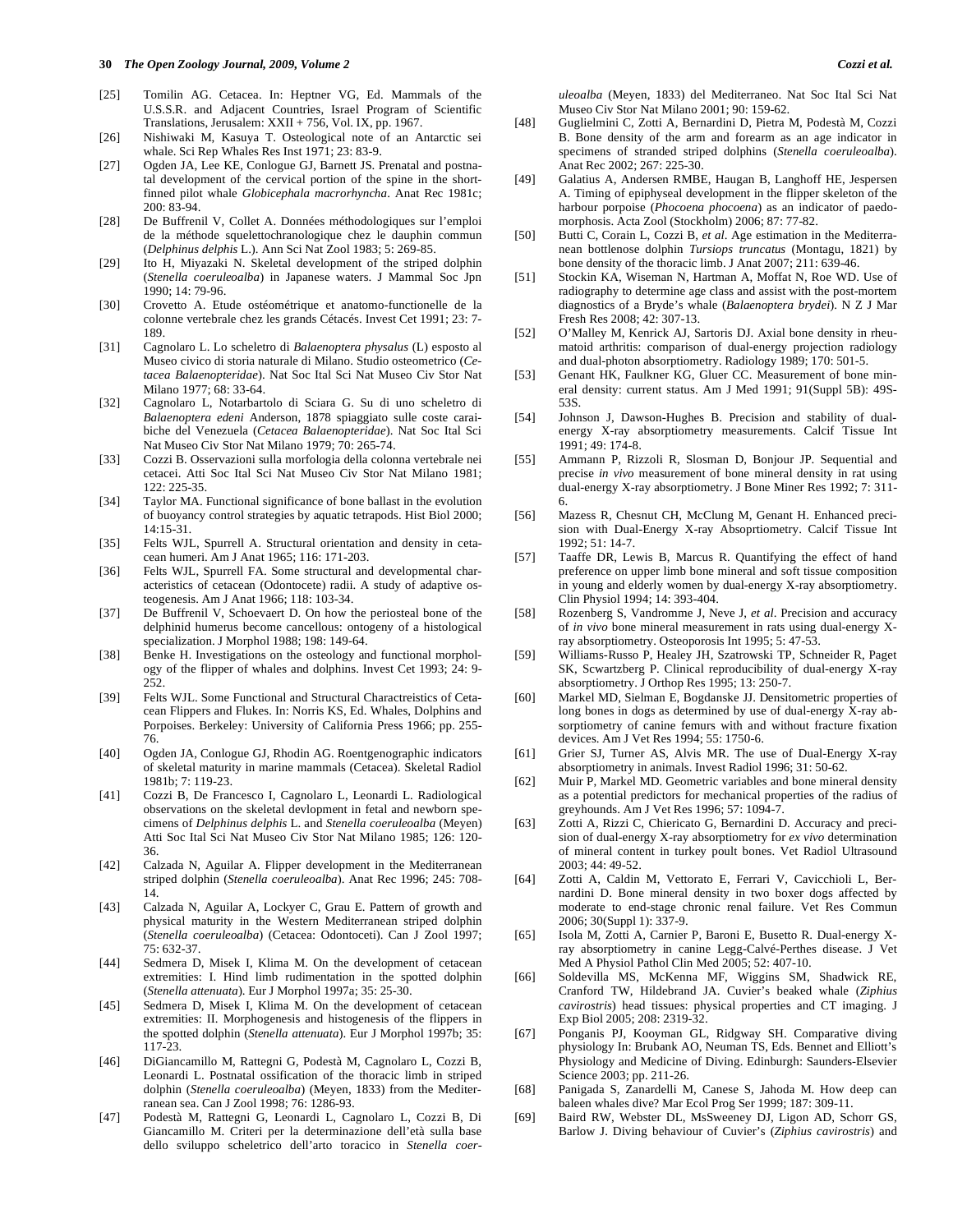Blainville's (*Mesoplodon densirostris*) beaked whales in Hawai'i. Can J Zool 2006; 84: 1120-28.

- [70] Johnson M, Madsen PT, Zimmer WMX, Aguilar De Soto N, Tyack PL. Foraging Blainville's beaked whales (*Mesoplodon densirostris*) produce distinct click types matched to different phases of echolocation. J Exp Biol 2006; 209: 5038-50.
- [71] Tyack PL, Johnson M, Aguilar De Soto N, Sturlese A, Madsen PT. Extreme diving of beaked whales. J Exp Biol 2006; 209: 4238-53.
- [72] Watwood SL, Miller PJO, Johnson M, Madsen PT, Tyack PL. Deep-diving foraging behaviour of sperm whales (*Physeter macrocephalus*). J Anim Ecol 2006; 75: 814-25.
- [73] Aguilar de Soto N, Johnson MP, Madsen PT, *et al*. Cheetas of the deep sea: deep foraging sprints in short-finned pilot whales off tenerife (Canary Islands). J Anim Ecol 2008; 77: 936-47.
- [74] Fahlman A, Olszowka A, Bostrom B, Jones DR. Deep diving mammals: dive behavior and circulatory adjustments contribute to bends avoidance. Respir Physiol Neurobiol 2006; 153: 66-77.
- [75] Kooyman GL. Mysteries of adaptation to hypoxia and pressure in marine mammals. The Kenneth S. Norris lifetime achievement award lecture. Mar Mamm Sci 2006; 22: 507-26.
- [76] Cranford TW, Krsyl P, Hildebrand JA. Acoustic pathways revealed: simulated sound transmission and reception in Cuvier's beaked whale (*Ziphius cavirostris*). Bioinspir Biomim 2008a; 3: 16001.
- [77] Cranford TW, McKenna MF, Soldevilla MS, *et al*. Anatomic geometry of sound transmission and reception in Cuvier's beaked whale (*Ziphius cavirostris*). Anat Rec 2008b; 291: 353-78.
- [78] Gray NM, Kainec K, Madar S, Tomko L, Wolfe S. Sink or swim? Bone density as mechanism for buoyancy control in early cetaceans. Anat Rec 2007; 290: 638-53.
- [79] De Buffrenil V, Zylberberg L, Traub W, Casinos D. Structural and mechanical characteristics of the hyperdense bone of the rostrum of *Mesoplodon densirostris* (Cetacea, Ziphiidae): summary of recent observations. Hist Biol 2000; 14: 57-65.
- [80] McLeod CD. Possible functions of the ultradense bone in the rostrum of Balinville's beaked whale (*Mesoplodon densirostris*). Can J Zool 2002; 80:178-84.
- [81] Zotti A, Isola M, Sturaro E, Menegazzo L, Piccinini P, Bernardini D. Vertebral mineral desnity measured by dual-energy X-ray absorptiometry (DEXA) in a group of healthy Italian boxer dogs. J Vet Med A Physiol Pathol Clin Med 2004a; 51: 254-8.
- [82] Zotti A, Selleri P, Carnier P, Morgante M, Bernardini D. Relationship between metabolic bone disease and bone mineral density measured by dual-energy X-ray absorptiometry in the green iguana (*Iguana iguana*). Vet Radiol Ultrasound 2004b; 45: 10-6.
- [83] De Smet WMA. The fate of old bottle-nosed dolphins, *Tursiops truncatus*, in nature as revealed by the condition of their skeletons. Aquat Mamm 1977b; 5: 78-86.
- [84] Ogden JA, Conlogue GJ, Light TR, Sloan TR. Fractures of the radius and ulna in a skeletally immature fin whale. J Wildlife Dis 1981a; 17: 111-6.
- [85] Carnel L, Duguy R. Les Fractures Osseuses Chez les cetaces. Conseil International pour l'Exploration de la Mer: 74ème réunion statutaire, Copenhague; C.M. 1986/N: 7, Comite des Mammiferes Marins 1986; p. 7.
- [86] Kompanje EJO. Differences between spondyloosteomyelitis and spondylosis deformans in small odontocetes based on museum material. Aquat Mamm 1995; 21: 199-203.
- [87] Patterson RA, Van Dyck SM. Perinatal skeletal injuries in two balaenopterid whales. Mem Queensl Mus 1996; 39: 333-7.
- [88] Siebert U, Weiss R, Lick R, Sonntag RP, Benke H, Frese K. Pathology of the skeletal system of cetaceans from German waters of the North and Baltic Seas. Eur Res Cetaceans 1997; 10: 266-7.
- [89] Felix F, Haase B, Aguirre WE. Spondylitis in an humpback whale (*Megaptera novaeanglie*) from the southeast Pacific. Dis Aquat Organ 2007; 75: 259-64.
- [90] Patterson RA. Spondylitis deformans in a Bryde's whale (*Balaenoptera edeni Anderson*) stranded on the southern coast of Queensland. J Wildilife Dis 1984; 20: 250-2.
- [91] Kinze CC. Note on the occurence of spondylitis deformans in a sample of harbour porpoises (*Phocoena phocoena*) taken in Danish waters. Aquat Mamm 1986; 15: 80-3.
- [92] Morton B. Osteomyelitis (pyogenic spondylitis) of the Spine in a dolphin. J Am Vet Med Ass 1978; 173: 1119-20.
- [93] Alexander JW, Solangi MA, Reigel LS. Vertebral osteomyelitis and suspected diskospondylitis in an Atlantic Bottlenose Dolphin (*Tursiops truncatus*). J Wild Dis 1989; 25: 118-21.
- [94] Sweeny MM, Price JM, Jones GS, *et al.* Spondylitic changes in long-finned pilot whales (*Globicephala melas*) stranded on Cape Cod, Massachusetts, USA, between 1982 and 2000. J Wildlife Dis 2005; 41: 717-27.
- [95] Lagier R. Comparative pathology of vertebral hyperostosis. Rev Rhum Mal Osteorartic 1979; 46: 467-73.
- [96] Lagier R. Spinal hyperostosis in comparative pathology. A useful approach to the concept. Skeletal Radiol 1989; 18: 99-107.
- [97] Jubb KVF, Kennedy PC, Palmer N. In: Jubb KVF, Kennedy PC, Palmer N, Eds. Pathology of Domestic Animals. Boston, Massachusetts: Academic Press, 1992; pp. 100-25.
- [98] Staeger KE, Reeder WG. Occurrence of the false killer whale *Pseudorca* on the Californian coast. So Calif Acad Sci 1951; 50: 14-20.
- [99] Baird RW, Langelier KM, Stacey PJ. Stranded whale and dolphin program of B.C. Br Columb Vet Med Assoc Wildlife Vet Rep 1988; 1: 9-12.
- [100] Baird RW, Langelier KM, Stacey PJ. First records of false killer whales (*Pseudorca crassidens*) in Canada. Can Field-Nat 1989; 103: 368-71.
- [101] Slijper EJ. *Pseudorca crassidens* (Owen). Ein Beitrag zur vergleichenden Anatomie der Cetaceen. Zool Meded 1939; 21: 241-366.
- [102] Purves PE, Pilleri G. The Functional Anatomy and General Biology of *Pseudorca crassidens* (Owen) with a Review of the Hydrodynamics and Acoustics in Cetacea. Invest Cet 1978; 9: 67-227.
- [103] Moore MJ, Early GA. Cumulative sperm whale bone damage and the bends. Science 2004; 306: 2215.
- [104] Rommel SA, Costidis AM, Fernandez A, *et al*. Elements of beaked whale anatomy and diving physiology and some hypothetical causes of sonar-related stranding. J Cetacean Res Manag 2006; 7: 189-209.
- [105] Crum LA, Mao Y. Acoustically enhanced bubble growth at low frequencies and its implications for human diver and marine mammal safety. J Acoust Soc Am 1996; 99: 2898-907.
- [106] Crum LA, Bailey MR, Guan J, *et al*. Monitoring bubble growth in supersaturated blood and tissue *ex vivo* and the relevance to marine mammal bioeffects. Acoust Res Lett Online 2005; 6: 214-20.
- [107] Jepson PD, Arbelo M, Deaville R, *et al*. Gas-bubble lesions in stranded cetaceans. Nature 2003; 425: 575.
- [108] Fernandez A, Edwards JF, Rodriguez F, *et al*. "Gas and fat embolic syndrome'' involving a mass stranding of beaked whales (Family *Ziphiidae*) exposed to anthropogenic sonar signals. Vet Pathol 2005; 42: 446-57.
- [109] Aguilar Soto N, Johnson M, Madsen PT, Tyack PL, Bocconcelli A, Borsani JF. Does intense ship noise disrupt foraging in deep-diving Cuvier's beaked whales (*Ziphius cavirostris*)? Mar Mamm Sci 2006; 22: 690-9.
- [110] Zimmer WMX, Tyack PL. Repetitive shallow dives pose decompression risk in deep-diving beaked whales. Mar Mamm Sci 2007; 23: 888-925.
- [111] Houser DS, Howard R, Ridgway S. Can diving-induced tissue nitrogen supersaturation increase the chance of acoustically driven bubble growth in marine mammals? J Theor Biol 2001; 213: 183- 95.
- [112] Saunders KJ, White PR, Leighton TG. Models for Predicting Nitrogen Tensions in Diving Odontocetes. European Cetacean Society, 22nd Annual Conference 2008; Vol. A13: p. 88.
- [113] Ferrigno M, Lundgren CE. In: Brubank AO, Neuman TS, Eds. Bennet and Elliott's Physiology and Medicine of Diving. Edinburgh: Saunders-Elsevier Science 2003; pp. 153-80.
- [114] Noren SR, Cuccurullo V, Williams TM. The development of diving bradycardia in bottlenose dophins (*Tursiops truncatus*). J Comp Physiol B 2004; 174: 139-47.
- [115] Magno L, Lundgren CEG, Ferrigno M. Neurological problems after breath-hold diving. Undersae hyperb Med 1999; 26(Suppl): 28-9.
- [116] Ridgway SH, Howard R. Dolphin lung collapse and intramuscular circulation during free diving: evidence from nitrogen washout. Science 1979; 206: 1182-3.
- [117] Cozzi B, Bagnoli P, Acocella F, Costantino ML. Structure and biomechanical properties of the trachea of the striped dolphin *Stenella coeruleoalba*: evidence for evolutionary adaptations to diving. Anat Rec A Dis Mol Cell Evol Biol 2005; 284: 500-10.